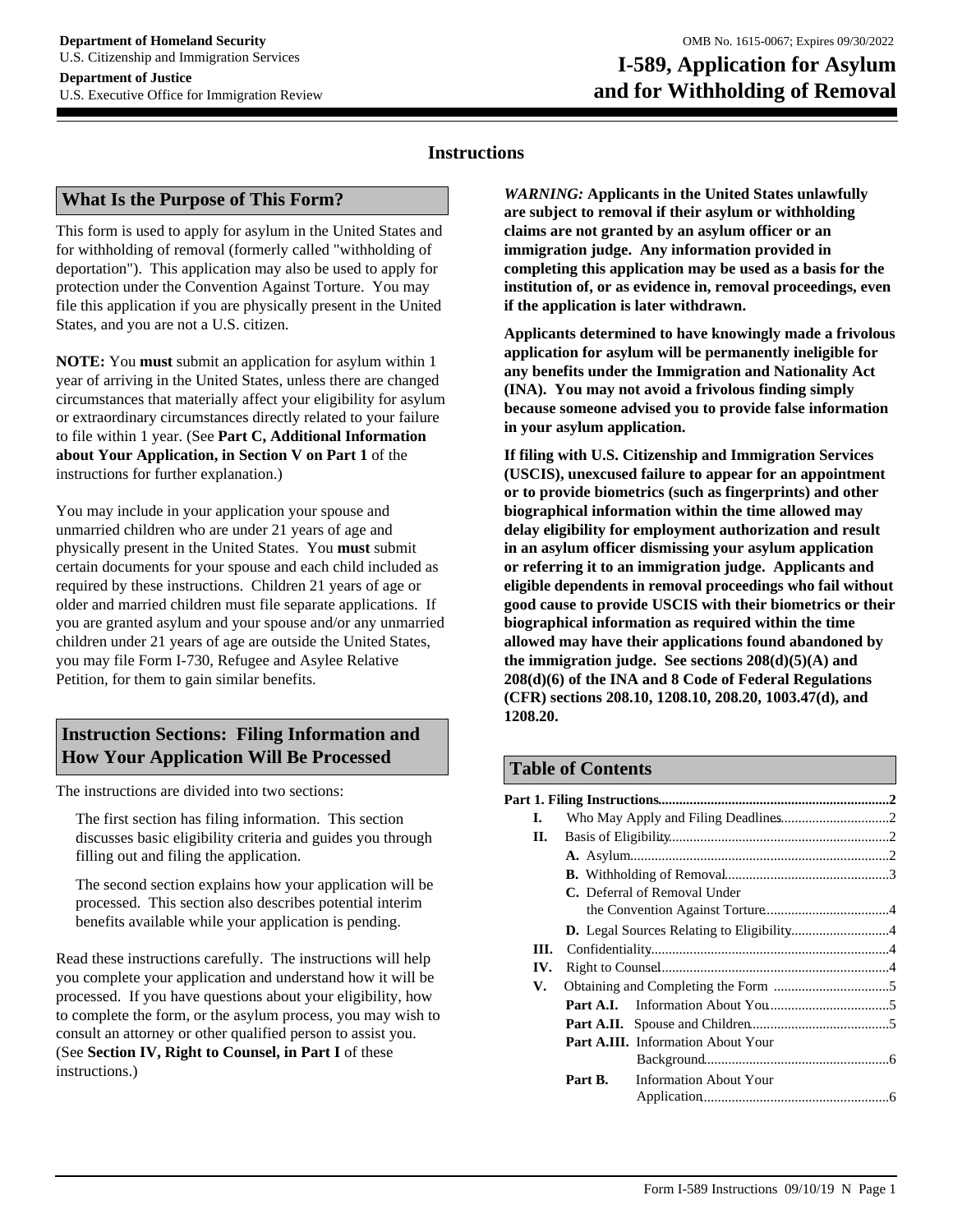# **Table of Contents** *(Continued)*

|         |            | Part C.                                                           | <b>Additional Information</b>   |  |
|---------|------------|-------------------------------------------------------------------|---------------------------------|--|
|         |            | Part D.                                                           |                                 |  |
|         |            | Part E.                                                           | Signature of Person Preparing   |  |
|         |            | Part F.                                                           | To Be Completed at Asylum       |  |
|         |            | Part G.                                                           | To Be Completed at Removal      |  |
|         | VI.        | Required Documents and Required<br>Number of Copies That You Must |                                 |  |
|         |            | <b>VII.</b> Additional Evidence                                   |                                 |  |
|         |            |                                                                   |                                 |  |
|         | IX.        | Biometrics, Including                                             |                                 |  |
|         | X.         |                                                                   |                                 |  |
|         | XI.        |                                                                   |                                 |  |
|         | XII.       |                                                                   |                                 |  |
| Part 2. |            |                                                                   | <b>Information Regarding</b>    |  |
|         | I.         | <b>Notification Requirements</b>                                  |                                 |  |
|         |            |                                                                   |                                 |  |
|         | <b>II.</b> |                                                                   |                                 |  |
|         | III.       | <b>Status While Your</b>                                          |                                 |  |
|         | IV.        |                                                                   |                                 |  |
|         | V.         |                                                                   | <b>Employment Authorization</b> |  |
|         |            |                                                                   |                                 |  |
|         |            |                                                                   |                                 |  |
|         |            |                                                                   |                                 |  |
|         |            |                                                                   |                                 |  |
|         |            |                                                                   |                                 |  |

# **Part 1. Filing Instructions**

## **I. Who May Apply and Filing Deadlines**

You may apply for asylum irrespective of your immigration status and even if you are in the United States unlawfully unless otherwise provided by statute or regulations.

**You MUST file this application within 1 year after you arrived in the United States, unless you can show that there are changed circumstances that affect your eligibility for asylum or extraordinary circumstances that prevented you from filing within 1 year**. (See **Section IV, Right to Counsel, in Part I** of these instructions.)

An Unaccompanied Alien Child (UAC) is a legal term referring to a non-U.S. citizen child who has no lawful immigration status in the United States; has not attained 18 years of age; and has no parent or legal guardian in the United States, or for whom no parent or legal guardian in the United States is available to provide care and physical custody. See 6 U.S.C.  $279(g)(2)$ . The Asylum Division has initial jurisdiction over an asylum application filed by a UAC, including a UAC in removal proceedings before an immigration judge. For more information about the asylum process for UAC, visit the USCIS asylum website at **[www.uscis.gov/humanitarian/](www.uscis.gov/humanitarian/refugees-asylum/asylum/minor-children-applying-asylum-themselves) [refugees-asylum/asylum/minor-children-applying-asylum](www.uscis.gov/humanitarian/refugees-asylum/asylum/minor-children-applying-asylum-themselves)[themselves](www.uscis.gov/humanitarian/refugees-asylum/asylum/minor-children-applying-asylum-themselves)**.

Detailed UAC filing instructions are found in **Part 1**, **Section XII** of these instructions.

If you have previously been denied asylum by an immigration judge or the Board of Immigration Appeals, you must show that there are changed circumstances that affect your eligibility for asylum.

The determination of whether you are permitted to apply for asylum will be made once you have had an asylum interview with an asylum officer or a hearing before an immigration judge. Even if you are not eligible to apply for asylum for the reasons stated above, you may still be eligible to apply for withholding of removal under section 241(b)(3) of the INA or under the Convention Against Torture before the Immigration Court.

Pursuant to 48 U.S.C. 1806(A)(7) and the Northern Mariana Islands Workforce Act of 2018, if you are physically present in, or arriving in the Commonwealth of the Northern Mariana Islands, you may not apply for asylum until January 1, 2030; however, you may use Form I-589, Application for Asylum and for Withholding of Removal, to apply for withholding of removal and for protection from removal under the Convention Against Torture in Immigration Court proceedings.

## **II. Basis of Eligibility**

#### **A. Asylum**

To qualify for asylum, you must establish that you are a refugee who is unable or unwilling to return to his or her country of nationality, or last habitual residence if you have no nationality, because of persecution or a well-founded fear of persecution on account of race, religion, nationality, membership in a particular social group, or political opinion. This means that you must establish that race, religion, nationality, membership in a particular social group, or political opinion was or will be at least one central reason for your persecution or why you fear persecution. (See section 208 of the INA; 8 CFR sections 208 and 1208, et seq.)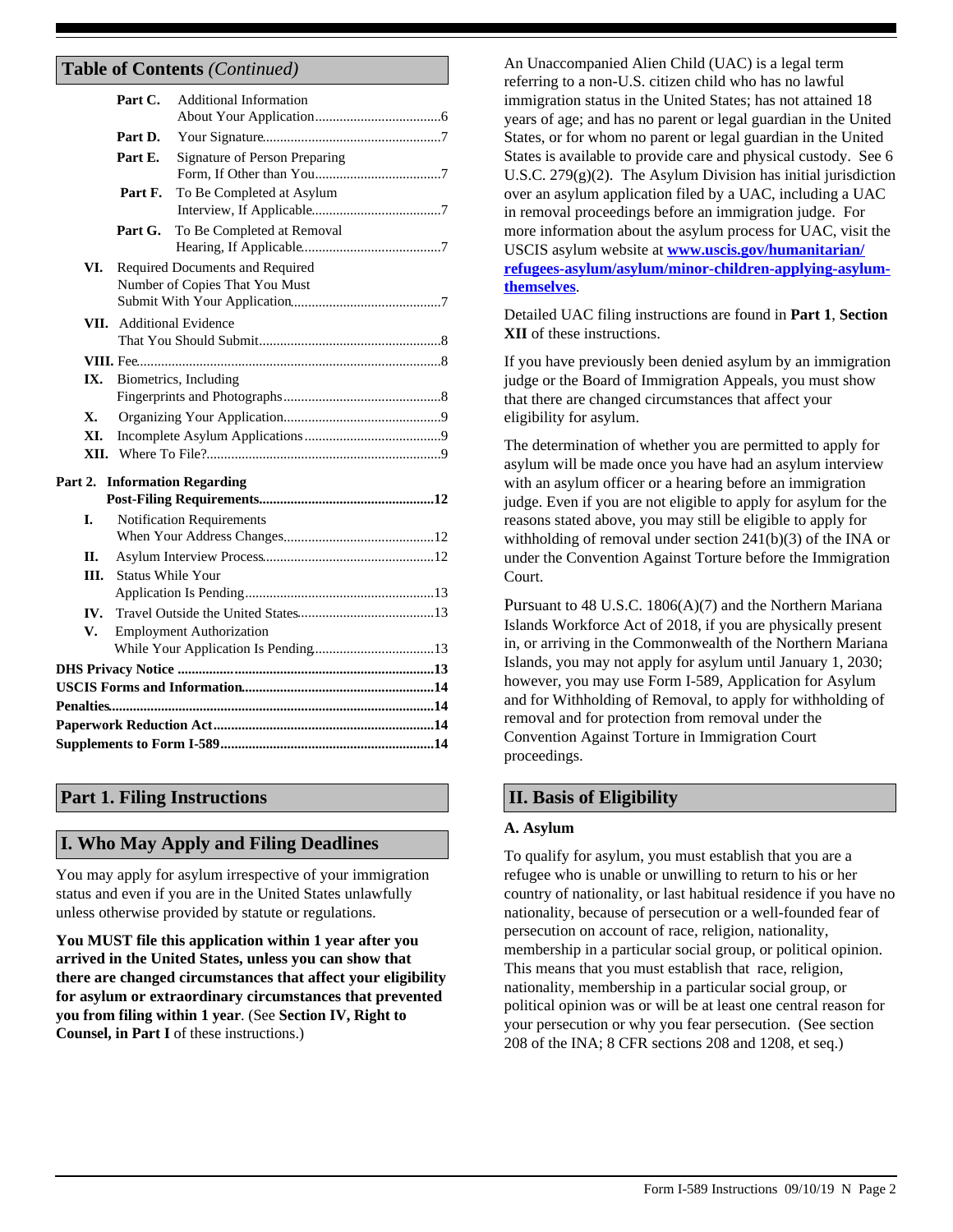If you are granted asylum, you and any eligible spouse or child included in your application can remain and work in the United States and may eventually adjust to lawful permanent resident status. **If you are not granted asylum, the Department of Homeland Security (DHS) may use the information you provide in this application to establish that you are removable from the United States.**

#### **B. Withholding of Removal**

Your asylum application is also considered to be an application for withholding of removal under section 241(b) (3) of the INA, as amended. It may also be considered an application for withholding of removal under the Convention Against Torture if you checked the box at the top of **Page 1** of the form, or if the evidence you present indicates that you may be tortured in the country of removal. (See 8 CFR sections  $208.13(c)(1)$  and  $1208.13(c)(1)$ ). If asylum is not granted, you may still be eligible for withholding of removal.

Regardless of the basis for the withholding application, you will not be eligible for withholding if you:

- **1.** Assisted in Nazi persecution or engaged in genocide;
- **2.** Have persecuted another person;
- **3.** Have been convicted by a final judgment of a particularly serious crime and therefore represent a danger to the community of the United States;
- **4.** Are considered for serious reasons to have committed a serious non-political crime outside the United States; or
- **5.** Represent a danger to the security of the United States. (See section 241(b)(3) of the INA; 8 CFR sections 208.16 and1208.16.)

#### **Withholding of Removal Under Section 241(b)(3) of the INA**

To qualify for withholding of removal under section 241(b)(3) of the INA, you must establish that it is more likely than not that your life or freedom would be threatened on account of race, religion, nationality, membership in a particular social group, or political opinion in the proposed country of removal.

If you obtain an order withholding your removal, you cannot be removed to the country where your life or freedom would be threatened. This means that you may be removed to a third country where your life or freedom would not be threatened. Withholding of removal does not adhere derivatively to any spouse or child included in the application; they would have to apply for such protection on their own.

If you are granted withholding of removal, this would not give you the right to bring your relatives to the United States. It also would not give you the right to apply for lawful permanent resident status in the United States.

#### **Withholding of Removal Under the Convention Against Torture**

The Convention Against Torture refers to the United Nations Convention against Torture and Other Cruel, Inhuman, or Degrading Treatment or Punishment.

To be granted withholding of removal to a country under Article 3 of the Convention against Torture, as implemented in U.S. law, you must show that it is more likely than not that you would be tortured in that country.

"Torture" is defined at 8 CFR sections 208.18(a) and 1208.18(a), which incorporate the definitions in Article 1 of the Convention against Torture as implemented in U.S. law. For an act to be considered torture, it must be an extreme form of cruel and inhuman treatment, it must cause severe physical or mental pain and suffering, and it must be specifically intended to cause severe pain and suffering.

Torture is an act inflicted for such purposes as obtaining from the victim or a third person information or a confession, punishing the victim for an act he or she or a third person has committed or is suspected of having committed, intimidating or coercing the victim or a third person, or for any reason based on discrimination of any kind.

Torture must be inflicted by or at the instigation of, or with the consent or acquiescence of, a public official or other person acting in an official capacity. The victim must be in the custody or physical control of the torturer. Torture does not include pain or suffering that arises only from, is inherent in, or is incidental to lawful sanctions, although such actions may not defeat the objective and purpose of the Convention Against Torture.

Form I-589, will be considered an application for withholding of removal under the Convention Against Torture if you tell the immigration judge that you would like to be considered for withholding of removal under the Convention Against Torture, or if it is determined that evidence indicates that you may be tortured in the country of removal.

To apply for withholding of removal under the Convention Against Torture, you must check the box at the top of **Page 1** of the application and fully complete Form I-589.

You must include a detailed explanation of why you fear torture in response to **Part B, Question 4** of the application. In your response, you must write about any mistreatment you experienced or any threats made against you by a government or somebody connected to a government.

Only immigration judges and the Board of Immigration Appeals may grant withholding of removal or deferral of removal under the Convention Against Torture. If you have applied for asylum, the immigration judge will first determine whether you are eligible for asylum under section 208 of the INA and for withholding of removal under section 241(b)(3) of the INA. If you are not eligible for either asylum under section 208 of the INA or withholding of removal under section 241(b)(3) of the INA, the immigration judge will determine whether the Convention Against Torture prohibits your removal to a country where you fear torture.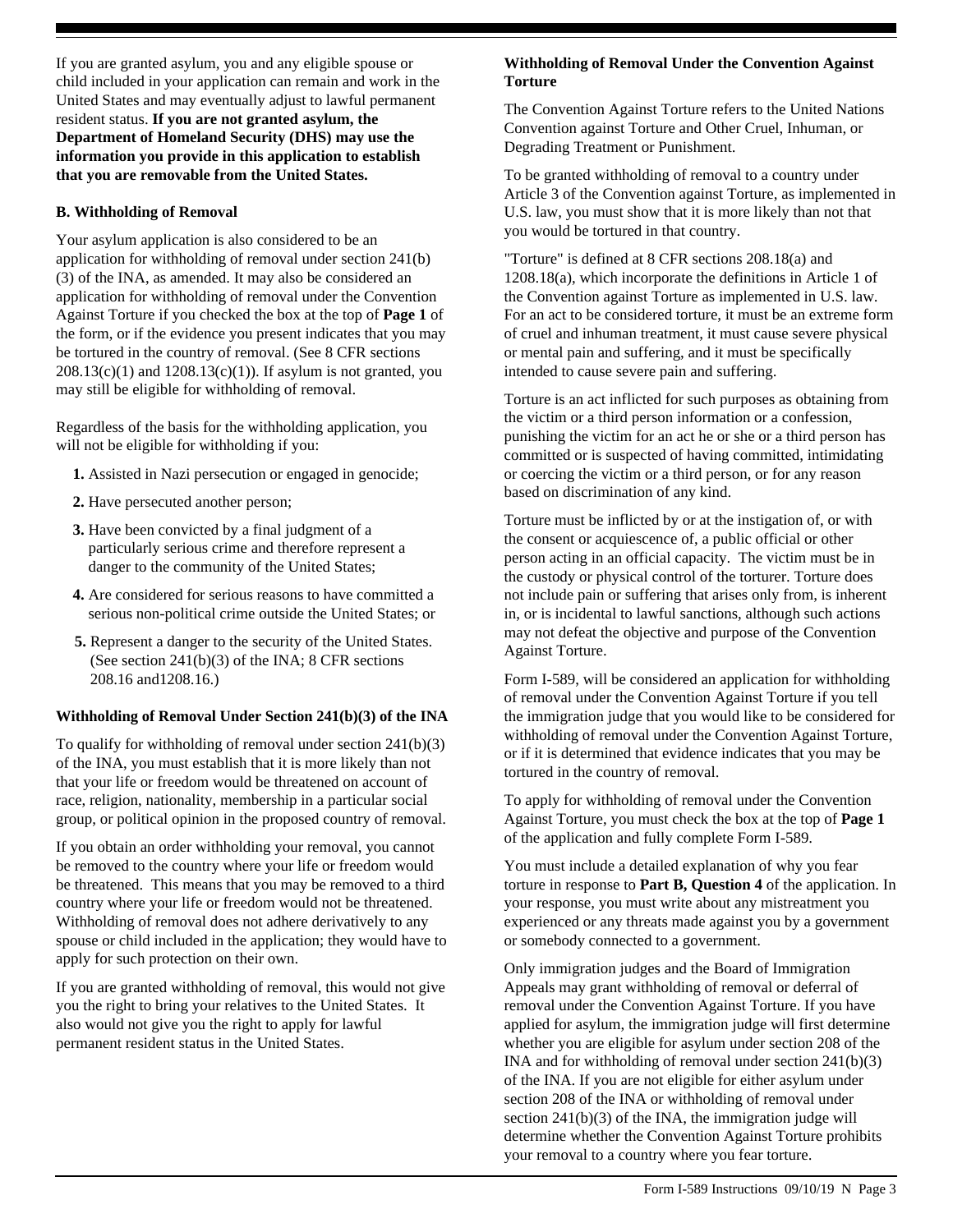As implemented in U.S. law, Article 3 of the Convention against Torture prohibits the United States from removing you to a country in which it is more likely than not that you would be subject to torture. The Convention Against Torture does not prohibit the United States from returning you to any other country where you would not be tortured. This means that you may be removed to a third country where you would not be tortured. Withholding of removal under the Convention Against Torture does not allow you to adjust to lawful permanent resident status or to petition to bring family members to come to, or remain in, the United States.

## **C. Deferral of Removal Under the Convention Against Torture**

If it is more likely than not that you will be tortured in a country but you are ineligible for withholding of removal, your removal will be deferred under 8 CFR sections 208.17(a) and 1208.17(a). Deferral of removal does not confer any lawful or permanent immigration status in the United States and does not necessarily result in release from detention. Deferral of removal is effective only until it is terminated. Deferral of removal is subject to review and termination if it is determined that it is no longer more likely than not that you would be tortured in the country to which your removal is deferred or if you request that your deferral be terminated.

## **D. Legal Sources and Guidance Relating to Eligibility**

The documents listed below are some of the legal sources and guidance relating to asylum, withholding of removal under section 241(b)(3) of the INA, and withholding of removal or deferral of removal under the Convention Against Torture. These sources are provided for reference only. You do not need to refer to them in order to complete your application.

- **1.** Section 101(a)(42) of the INA, 8 U.S.C. 1101(a)(42) (defining"refugee");
- **2.** Section 208 of the INA, 8 U.S.C. 1158 (regarding eligibility for asylum);
- **3.** Section 241(b)(3) of the INA, 8 U.S.C. 1231(b)(3) (regarding eligibility for withholding of removal);
- **4.** Title 8 of the CFR parts 208 and 1208, et seq.;
- **5.** Article 3 of the Convention Against Torture and Other Cruel, Inhuman or Degrading Treatment or Punishment as implemented by section 2242(b) or the Foreign Affairs Reform and Restructuring Act of 1998 and 8 CFR section 208, as amended by the Regulations Concerning the Convention Against Torture: Interim Rule, 64 FR 8478-8492 (February 19, 1999) (effective March 22, 1999); 64 FR 13881 (March 23, 1999);
- **6.** The 1967 United Nations Protocol relating to the Status of Refugees;
- **7.** The 1951 Convention relating to the Status of Refugees; and

**8.** The Office of the United Nations High Commissioner for Refugees, Handbook on Procedures and Criteria for determining Refugee Status (Geneva, 1992).

# **III. Confidentiality**

The information collected will be used to make a determination on your application. It may also be provided to other government agencies (federal, state, local, and/or foreign) for purposes of investigation or legal action on criminal and/or civil matters and for issues arising from the adjudication of benefits. However, no information indicating that you have applied for asylum will be provided to any government or country from which you claim a fear of persecution. Regulations at 8 CFR sections 208.6 and 1208.6 protect the confidentiality of asylum claims.

## **IV. Right to Counsel**

Immigration law concerning asylum and withholding of removal or deferral or removal is complex. You have a right to provide your own legal representation at an asylum interview and during immigration proceedings before the Immigration Court at no cost to the U.S. Government.

If you need or would like help to complete this form and to prepare your written statements, assistance from pro bono (free) attorneys and/or voluntary agencies may be available. Voluntary agencies may help you for no fee or a reduced fee, and attorneys on the list referred to below may take your case for no fee.If you have not already received from USCIS or the Immigration Court a list of attorneys and accredited representatives, you may obtain a list by calling **1-800-870-3676** or visiting the U.S. Department of Justice (DOJ), Executive Office for Immigration Review (EOIR) website at **[www.justice.gov/eoir/list-pro-bono-legal-service-providers](www.justice.gov/eoir/list-pro-bono-legal-service-providers-map)[map](www.justice.gov/eoir/list-pro-bono-legal-service-providers-map)**[.](www.justice.gov/eoir/list-pro-bono-legal-service-providers-map)

Representatives of the United Nations High Commissioner for Refugees (UNHCR) may be able to assist you in identifying persons to help you complete the application. RefWorld, a resource database available on UNHCR's website or at **<www.refworld.org>**, provides useful country conditions information from a variety of sources. Contact information for the UNHCR is:

**United Nations High Commissioner for Refugees 1800 Massachusetts Avenue NW, Suite 500 Washington, DC 20036 Telephone: 202-296-5191 Email: [usawa@unhcr.org](mailto:usawa@unhcr.org) Website:<www.unhcr.org>**

**Calls from Detention Centers and Jails.** Asylum-seekers in detention centers and jails may call UNHCR toll-free by dialing #566 or **1-888-272-1913** on Monday, Wednesday, and Friday, 2 p.m. - 5 p.m. (Eastern Standard Time).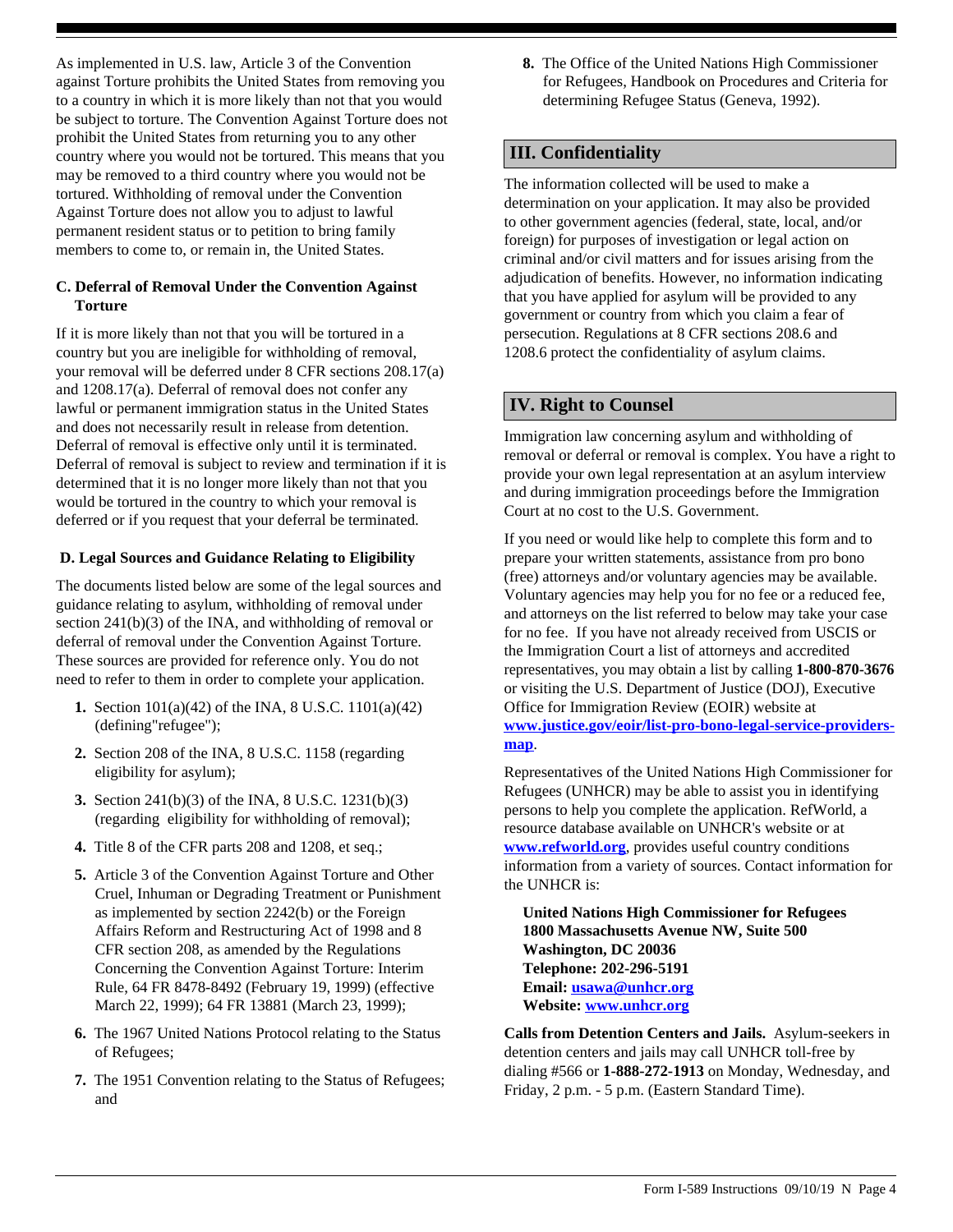# **V. Obtaining and Completing the Form**

You may visit the USCIS website at **<www.uscis.gov/I-589>** or call the USCIS National Customer Service Center at **1-800-375-5283** to obtain Form I-589. Customers who are deaf or who are hard of hearing who have TTY equipment may call: **1-800-767-1833**. There is no fee to obtain Form I-589. In order to view, print, or complete USCIS forms, customers should use the latest version of Adobe Reader which you can download for free at **<http://get.adobe.com/reader>**.

You must type or print all of your answers in black ink on Form I-589. Your answers must be completed in English. Forms completed in a language other than English will be returned to you. You must provide the specific information requested about you and your family and **answer all the questions asked.** 

If any question does not apply to you or you do not know the information requested, answer "none," "not applicable," or "unknown."

You must provide detailed information and answer the questions as completely as possible. If you file your application with missing information, we may return it to you as incomplete. If you need more space, attach Form I-589 Supplement A or B (included in the application package) and/ or additional sheet(s) indicating the question number(s) you are answering.

You are strongly urged to attach additional written statements and documents that support your claim. Your written statements should include events, dates, and details of your experiences that relate to your claim for asylum.

**NOTE:** Put your Alien Registration Number (A-Number) (if any), name (exactly as it appears in **Part A.I.** of the form), signature, and date on each supplemental sheet and on the cover page of any supporting documents.

You can amend or supplement your application at the time of your asylum interview with an asylum officer and at your hearing in Immigration Court by providing additional information and explanations about your asylum claim.

#### **Part A.I. Information About You**

This part asks for basic information about you. Alien Registration Number (A-Number) refers to your USCIS file number. If you do not already have an A-Number, USCIS will assign one to you.

You must provide your residential street address (the address where you physically live) in the United States in **Part A.I., Question 8,** of the asylum application. You may also provide a mailing address, if different from the address where you reside, in **Question 9**. If someone else is collecting your mail for you at your mailing address, you may enter that person's name in the "In Care Of" field in your response to **Question 9**. If your mailing address is a post office box, include that address in **Question 9** and include a residential address where you physically live in **Question 8**.

In **Question 13**, use the current name of the country. Do not use historical, ethnic, provincial, or other local names.

If you entered the country with inspection, Form I-94 number referred to in **Question 19b** is the number on Form I-94, Arrival-Departure Record, given to you when you entered the United States. In **Question 19c**, enter the date and status as it appears on Form I-94. If you did not receive Form I-94, write "None." If you entered without being inspected by an immigration officer, write "No Inspection" in **Question 19c** in the current status or status section.

#### **Part A.II. Spouse and Children**

You must list your spouse and all of your children, including your stepchildren, deceased children, adopted children, and adult children, in this application, regardless of their age, marital status, whether they are in the United States, or whether or not they are included in this application or are filing a separate asylum application.

In addition, you may include in your asylum application your spouse and/or any children who are under 21 years of age and unmarried, if they are in the United States. Children who are married and/or children who are 21years of age or older must file separately for asylum by submitting their own Form I-589. Including your spouse and/or your children in your asylum application means that if USCIS or EOIR approves your application, your spouse or children may also be approved. On the other hand, if you are not approved for asylum, your spouse or children are also not approved.

If you apply for asylum while in proceedings before the Immigration Court, the immigration judge may not have authority to grant asylum to any spouse or child included in your application who is not also in proceedings.

When including family members in your asylum application, you **must** submit one additional copy of your completed asylum application and primary documentary evidence establishing your family relationship for each family member, as described below:

- **1.** If you are including your spouse in your application, submit three copies of your marriage certificate and three copies of proof of termination of any prior marriages.
- **2.** If you are including any unmarried children under 21years of age in your application, submit three copies of each child's birth certificate.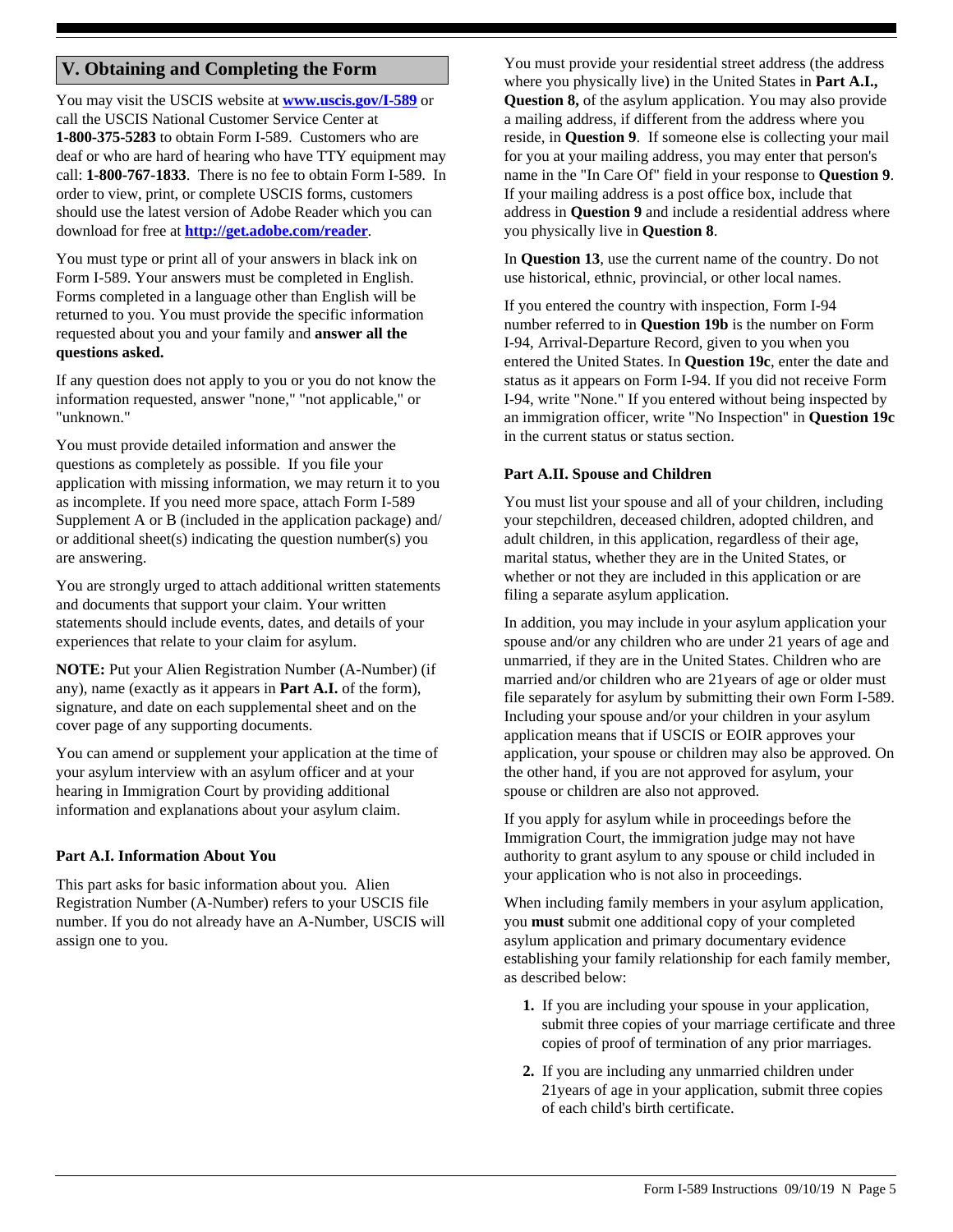If you do not have and are unable to obtain these documents, you must submit secondary evidence. Secondary evidence includes but is not limited to medical records, religious records, and school records. You may also submit an affidavit from at least one person for each event you are trying to prove. Affidavits may be provided by relatives or others. Persons providing affidavits need not be U.S. citizens or lawful permanent residents.

#### **Affidavits must:**

- **1.** Fully describe the circumstances or event(s) in question and fully explain how the person acquired knowledge of the event(s);
- **2.** Be sworn to or affirmed by persons who were alive at the time of the event(s) and have personal knowledge of the event(s) (date and place of birth, marriage, etc.) that you are trying to prove; and
- **3.** Show the full name, address, and date and place of birth of each person giving the affidavit and indicate any relationship between you and the person giving the affidavit.

If you submit secondary evidence or affidavits, you must explain why primary evidence (for example, birth or marriage certificate) is unavailable. You may explain the reasons primary evidence is unavailable using Form I-589 Supplement B or additional sheets of paper. Attach this explanation to your secondary evidence or affidavits.

If you have more than four children, complete Form I-589 Supplement A for each additional child or attach additional pages and documentation providing the same information asked in **Part A.II.** of Form I-589.

## **Part A.III. Information About Your Background**

Answer **Questions 1 - 5**, providing details as requested for each question. Your responses to the questions concerning the places you have lived, your education, and your employment history must be in reverse chronological order starting with your current residence, education, and employment and working back in time.

#### **Part B. Information About Your Application**

This part asks specific questions relevant to eligibility for asylum, for withholding of removal under section 241(b)(3) of the Act, or for withholding of removal under the Convention Against Torture. For **Question 1**, check the box(es) next to the reason(s) that you are completing this application. For all other questions, cheek "Yes" or "No" in the box provided.

If you answer "Yes" to any question, explain in detail using Form I-589 Supplement B or additional sheets of paper, as needed.

You must clearly describe any of your experiences, or those of family members or others who have had similar experiences that may show that you are a refugee.

If you have experienced harm that is difficult for you to write down and express, you must be aware that these experiences may be very important to the decision-making process regarding your request to remain in the United States. At your interview with an asylum officer or hearing with an immigration judge, you will need to be prepared to discuss the harm you have suffered. If you are having trouble remembering or talking about past events, we suggest that you talk to a lawyer, an accredited representative, or a health professional who may be able to help you explain your experiences and current situation.

#### **Part C. Additional Information About Your Application**

Check "Yes" or "No" in the box provided for each question. If you answer "Yes" to any question, explain in detail using Form I-589 Supplement B or additional sheets of paper, as needed.

If you answer "Yes" to **Question 5**, you must explain why you did not apply for asylum within the first year after you arrived in the United States. The Government will accept as an explanation certain changes in the conditions in your country, certain changes in your own circumstances, and certain other events that may have prevented you from applying earlier.

For example, some of the events the Government might consider as valid explanations include but are not limited to the following:

- **1.** You have learned that human rights conditions in your country have worsened since you left;
- **2.** Because of your health, you were not able to submit this application within 1 year after you arrived;
- **3.** You previously submitted an application, but it was returned to you because it was not complete, and you submitted a complete application within a reasonable amount of time.

Federal regulations specify some of the other types of events that may also qualify as valid explanations for why you filed late. These regulations are found at 8 CFR, sections 208.4 and 1208.4. The list in the regulations is not all-inclusive, and the Government recognizes that there are many other circumstances that might be acceptable reasons for filing more than 1 year after arrival.

If you are unable to explain why you did not apply for asylum within the first year after you arrived in the United States or your explanation is not accepted by the Government, you may not be eligible to apply for asylum, but you could still be eligible for withholding of removal under INA section 241(b)(3), or for protection from removal under the Convention Against Torture.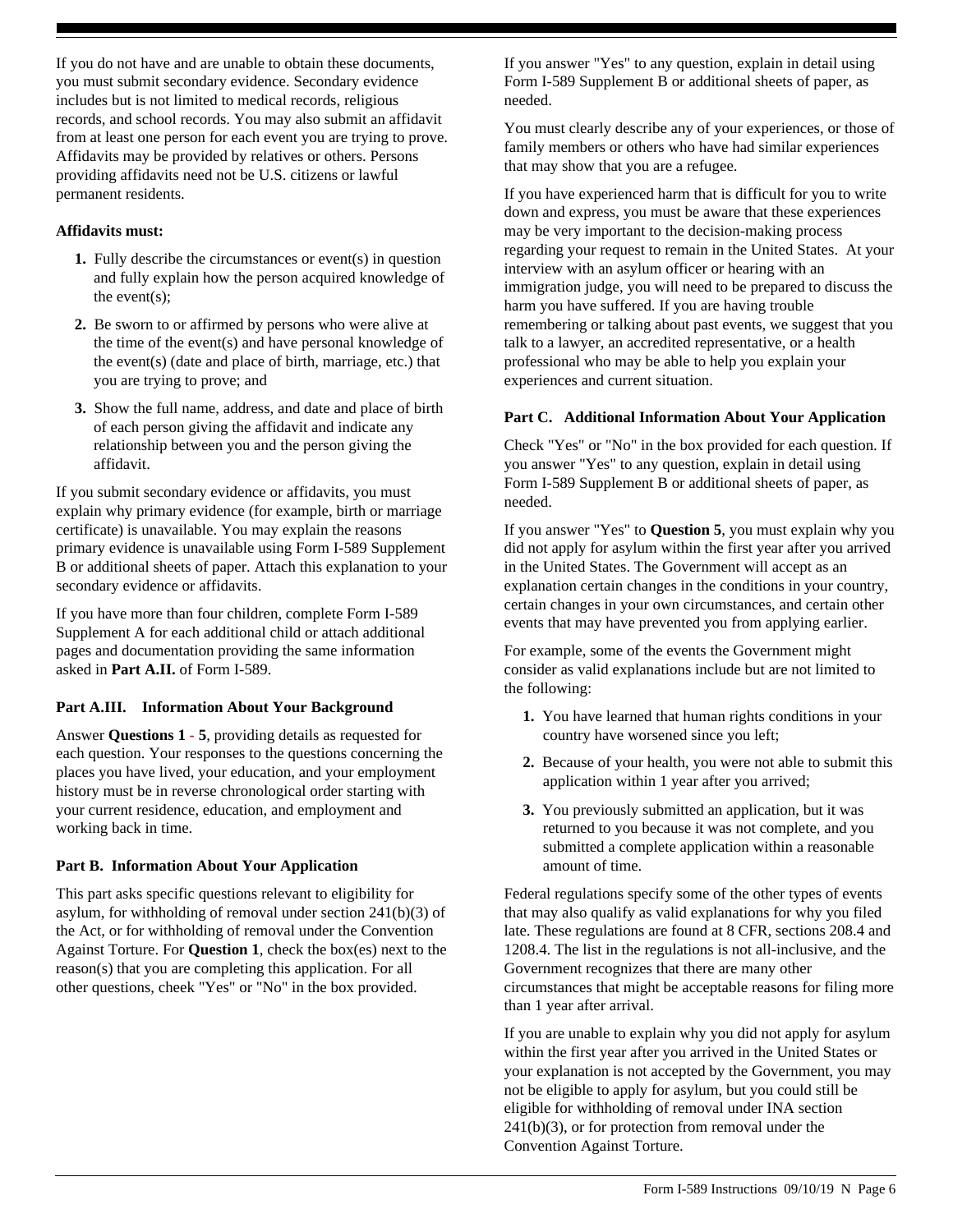#### **Part D. Your Signature**

You must sign your application in **Part D** and respond to the questions concerning any assistance you received to complete your application, providing the information requested. Sign after you have completed and reviewed the application.

**If it is determined that you have knowingly made a frivolous application for asylum, you can be permanently ineligible for any benefits under the INA.** (See section 208(d)(6) of the INA.)

According to regulations at 8 CFR sections 208.20 and 1208.20, an application is frivolous if any of its material elements is deliberately fabricated. (See **Section IV, Right to Counsel, in Part 1** of these instructions if you have any questions.) You may not avoid a frivolous finding simply because someone advised or told you to provide false information on your asylum application.

#### **Part E. Signature of Person Preparing Form, If Other Than You**

Any person, other than an immediate family member (your spouse, parent(s) or children), who helped prepare your application must sign the application in **Part E** and provide the information requested.

## **Penalty for Perjury**

All statements in response to questions contained in this application are declared to be true and correct under penalty of perjury. You and anyone, other than an immediate family member, who assists you in preparing the application must sign the application under penalty of perjury. Your signature is evidence that you are aware of the contents of this application. Any person assisting you in preparing this form, other than an immediate family member, must include his or her name, address, and telephone number and sign the application where indicated in **Part E**.

Failure of the preparer to sign will result in the application being returned to you as an incomplete application.

If USCIS or EOIR later learns that you received assistance from someone other than an immediate family member and the person who assisted you **willfully** failed to sign the application, this may result in an adverse ruling against you.

Title 18, United States Code (U.S.C.), section 1546(a), provides in part:

Whoever knowingly makes under oath, or as permitted under penalty of perjury under section 1746 of title 28, knowingly subscribes as true, any false statement with respect to a material fact in any application, affidavit, or other document required by the immigration laws or regulations prescribed thereunder, or knowingly presents any such application, affidavit, or other document containing any such false statement shall be fined in accordance with this title or imprisoned not more than 10 years, or both.

If aggravating factors exist, the maximum term of imprisonment could reach 25 years.

If you knowingly provide false information on this application, you or the preparer of this application may be subject to criminal penalties under title 18 of the U.S.C. and to civil penalties under section 274C of the INA, 8 U.S.C. 1324c (see 8 CFR parts 270 and 1270).

## **Part F. To Be Completed at Asylum Interview, If Applicable**

Do not sign your application in **Part F** before filing this form. You will be asked to sign your application in this space at the conclusion of the interview regarding your claim.

**NOTE:** You must, however, sign **Part D** of the application.

## **Part G. To Be Completed at Removal Hearing, If Applicable**

Do not sign your application in **Part G** before filing this form. You will be asked to sign your application in this space at the hearing before the immigration judge.

**NOTE:** You must, however, sign **Part D** of the application.

## **You are reminded again that, if is determined that you have knowingly made a frivolous application for asylum, you may be permanently ineligible for any benefits under the INA.** (See section  $208(d)(6)$  of the INA.)

According to regulations at 8 CFR sections 208.20 and 1208.20, an application is frivolous if any of its material elements is deliberately fabricated. Again, note that you may not avoid a frivolous finding simply because someone advised or told you to provide false information on your asylum application.

# **VI. Required Documents and Required Number of Copies That You Must Submit With Your Application**

You must submit the following documents to apply for asylum and withholding of removal:

- **1. The completed, signed original and one copy of your completed application, Form I-589,** and the original and one copy of any supplementary sheets and supplementary statements. If you choose to submit additional supporting material, see **Section VII, Additional Evidence That You Should Submit, in Part 1** of these instructions. You **must** include two copies of each document. You should make and keep an additional copy of the completed application for your own records.
- **2. An additional copy of your completed application, Form I-589,** with supplementary statements, for each family member listed in **Part A.II.** that you are including in your application.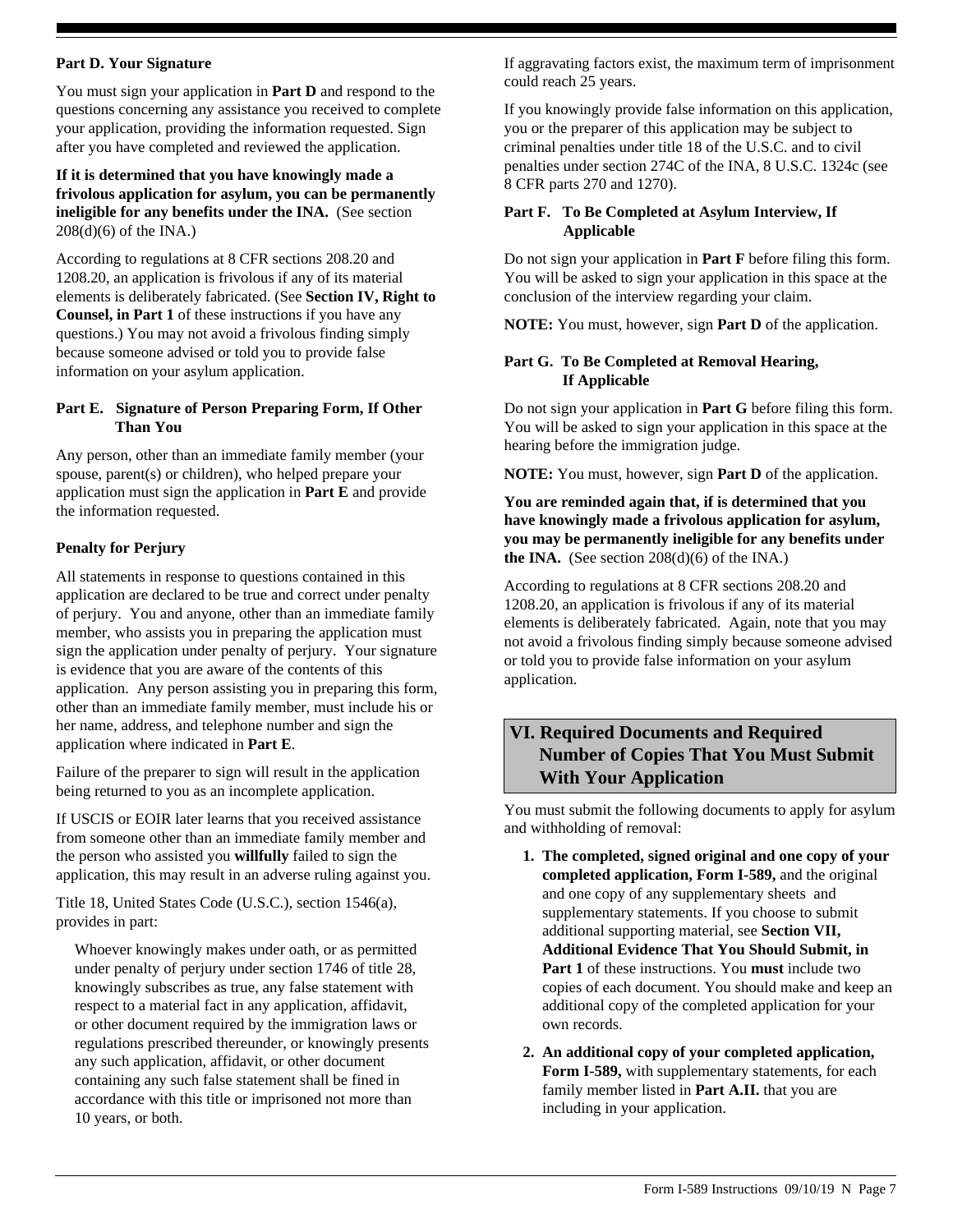**3. Two copies of primary or secondary evidence** of relationship, such as birth or school records of your children, marriage certificate, or proof of termination of marriage, for each family member listed in **Part A.II.**  that you are including in your application.

**NOTE:** If you submit an affidavit, you must submit the original and one copy. (For affidavit requirements, see **Part A.II in Part 1, Section V,** of these instructions.)

- **4. One passport-style photograph** of yourself and of each family member listed in **Part A.II.** that you are including in your application. The photos must have been taken no more than 30 days before you file your application. Using a pencil, print the person's complete name and A-Number (if any) on the back of each photograph.
- **5. Two copies of all passports or other travel documents** (cover to cover) in your possession and two copies of any U.S. immigration documents, such as a Form I-94, Arrival-Departure Record, for you and each family member included in your application, if you have such documents. Do not submit original passports or travel documents unless specifically requested.
- **6. If you have other identification documents** (for example, birth certificate, military or national identification card, driver's license, etc.), we recommend that you submit two copies with your application and bring the original(s) with you to the interview.

**Copies.** *Documents filed with this application should be photocopies.* If you choose to send an original document, USCIS or the Immigration Court may keep that original document for its records.

**Translations.** Any document containing foreign language submitted to USCIS must be accompanied by a full English language translation that the translator has certified as complete and accurate, and by the translator's certification that he or she is competent to translate from the foreign language into English.

# **VII. Additional Evidence That You Must Submit**

You must submit reasonably available corroborative evidence showing **(1)** the general conditions in the country from which you are seeking asylum, and **(2)** the specific facts on which you are relying to support your claim.

If evidence supporting your claim is not reasonably available or you are not providing such corroboration at this time, you must explain why, using Form I-589 Supplement B or additional sheets of paper.

Supporting evidence may include but is not limited to newspaper articles, affidavits of witnesses or experts, medical and/or psychological records, doctors' statements, periodicals, journals, books, photographs, official documents, or personal statements or live testimony from witnesses or experts.

If you have difficulty discussing harm you have suffered in the past, you may wish to submit a health professional's report explaining this difficulty.

## **VIII. Fee**

There is no fee for filing this application.

# **IX. Biometrics, Including Fingerprints and Photographs**

Applicants for asylum are subject to a biometrics check of all appropriate records and other information databases maintained by the Department of Homeland Security, the Department of Justice, and the Department of State.

You and your eligible spouse and children, regardless of age, included as your derivatives on your asylum application must provide biometrics to initiate the required background investigations or for identity verification.

You and your spouse and children will be given instructions on how to complete this requirement. You will be notified in writing of the time and location of the Application Support Center (ASC) where you must go to be fingerprinted and photographed.

If filing with USCIS, unexcused failure to appear for a scheduled appointment or to provide your required biometrics, including fingerprints and photograph, or to provide other biographical information within the time allowed, may delay eligibility for employment authorization and/or result in an asylum officer dismissing your asylum application or referring it to an immigration judge. For applicants before an immigration judge, such failure without good cause may constitute an abandonment of your asylum application and result in the denial of employment authorization. (See 8 CFR section 1003.47(d)).

At the time you file your Form I-589, you **must** submit photographs as specified in **Section VI, Required Documents and Required Number of Copies That You Must Submit With Your Application, in Part 1** of these instructions.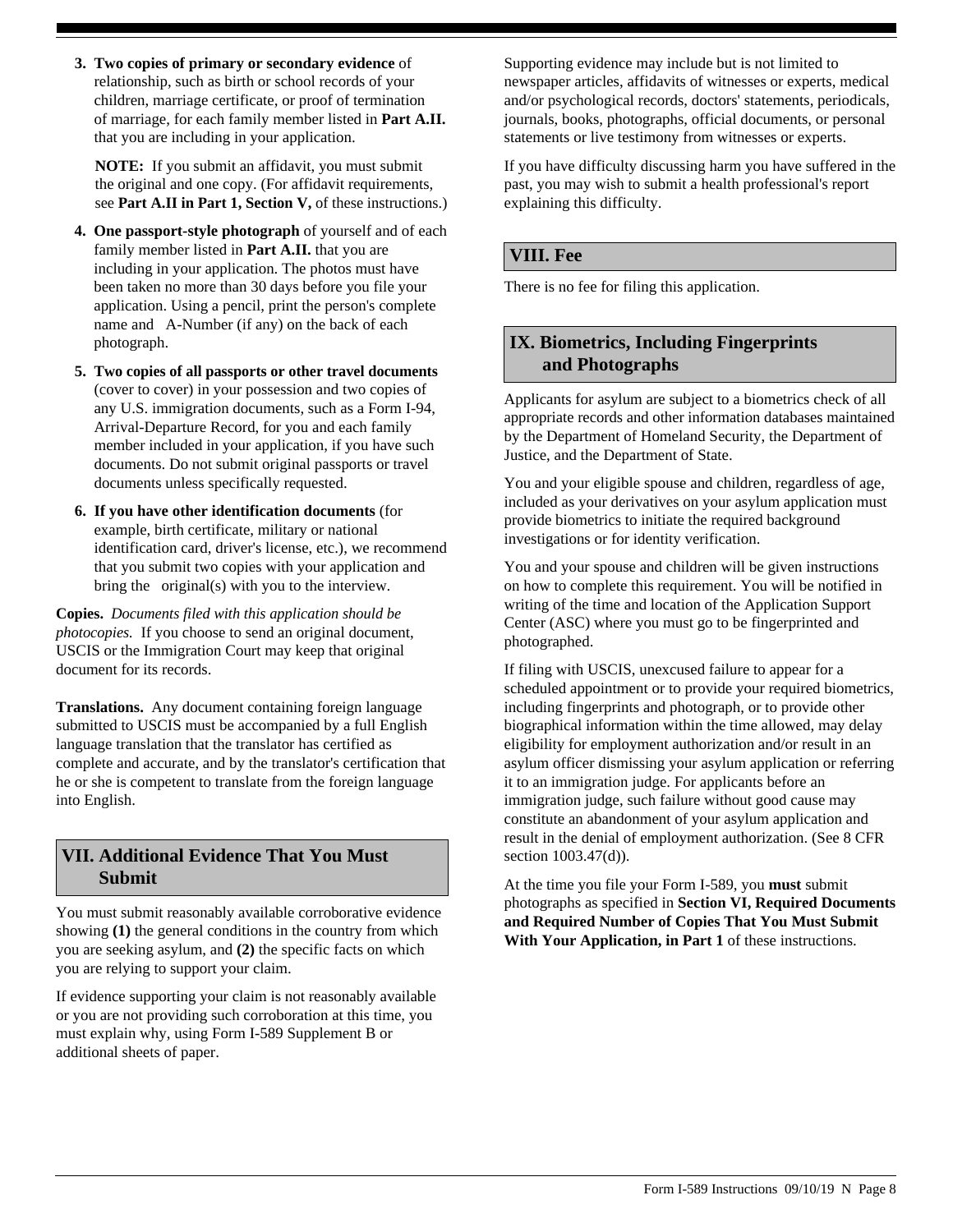# **X. Organizing Your Application**

Organize your application together in the following order, forming one complete package (if possible, secure with binder clips and rubber bands so that material may be easily separated):

- **1.** Your original Form I-589, with all questions completed, and the application signed by you in **Part D** and signed by any preparer in **Part E**; and
- **2.** One passport-style photograph of you stapled to the form at **Part D**.

Behind your original Form I-589, attach in the following order:

- **1.** One Form G-28, Notice of Entry of Appearance as Attorney or Accredited Representative, signed by you and the attorney or representative, if you are represented by an attorney or representative;
- **2.** The originals of all supplementary sheets and supplementary statements submitted with your application;
- **3.** One copy of any additional supporting documentation;
- **4.** One copy of the evidence of your relationship to your spouse and unmarried children under 21 years of age that you are including in your application, if any; and
- **5.** One copy of the items listed above in your original package, except your photograph.

#### **If you are including family members in your application, attach one additional package for each family member.**  Arrange each family member's package as follows:

- **1.** One copy of your completed, signed Form I-589 and supplementary sheets submitted with the original application. In **Part A.II.**, staple in the upper right corner one passport-style photo of the family member to be included; and
- **2.** One copy of Form G-28, if any.

For example, if you include your spouse and two children, you should submit your original package, plus one duplicate for you, plus one package for your spouse and one package for each child, for a total of five packages. Be sure each has the appropriate documentation.

**NOTE:** Any additional pages submitted should include your printed name (exactly as it appears in **Part A.I.** of the form), A-Number (if any), signature and date.

# **XI. Incomplete Asylum Applications**

An asylum application that is incomplete will be returned to you by mail within 30 days of receipt of the application by USCIS. An application that has not been returned to you within 30 days of having been received by USCIS will be considered complete, and you will receive written acknowledgement of receipt from USCIS.

The filing of a complete application starts the 150-day period you must wait before you may apply for employment authorization. If your application is not complete and is returned to you, the 150-day period will not begin until you resubmit a complete application. (See **Section V, Employment Authorization While Your Application Is Pending, Part 2** of these instructions for further information regarding eligibility for employment authorization.)

An application will be considered incomplete in each of the following cases:

- **1.** The application does not include a response to each of the questions contained in Form I-589;
- **2.** The application is unsigned;
- **3.** The application is submitted without the required photograph;
- **4.** The application is sent without the appropriate number of copies for any supporting materials submitted; or
- **5.** You indicated in **Part D** that someone prepared the application other than yourself or an immediate family member and the preparer failed to complete **Part E** of the asylum application.

# **XII. Where to File?**

Although USCIS will confirm in writing its receipt of your application, you may wish to send the completed forms by registered mail (return receipt requested) for your own records.

#### *If you are in proceedings in Immigration Court, unless you are filing as an unaccompanied alien child (UAC):*

If you are currently in proceedings in Immigration Court (that is, if you have been served with Form I-221, Order to Show Cause and Notice of Hearing; Form I-122, Notice to Applicant for Admission Detained for Hearing Before an Immigration Judge; Form I-862, Notice to Appear; or Form I-863, Notice of Referral to Immigration Judge), you are required to file your Form I-589 with the Immigration Court having jurisdiction over your case.

At the master calendar hearing, counsel for DHS will provide you with instructions for providing biometric and biographical information to USCIS that you must follow. These instructions may also be obtained at **[www.uscis.gov/laws/immigration](www.uscis.gov/laws/immigration-benefits-eoir-removal-proceedings)[benefits-eoir-removal-proceedings](www.uscis.gov/laws/immigration-benefits-eoir-removal-proceedings)**. The following paragraphs describe the instructions that you will have to follow.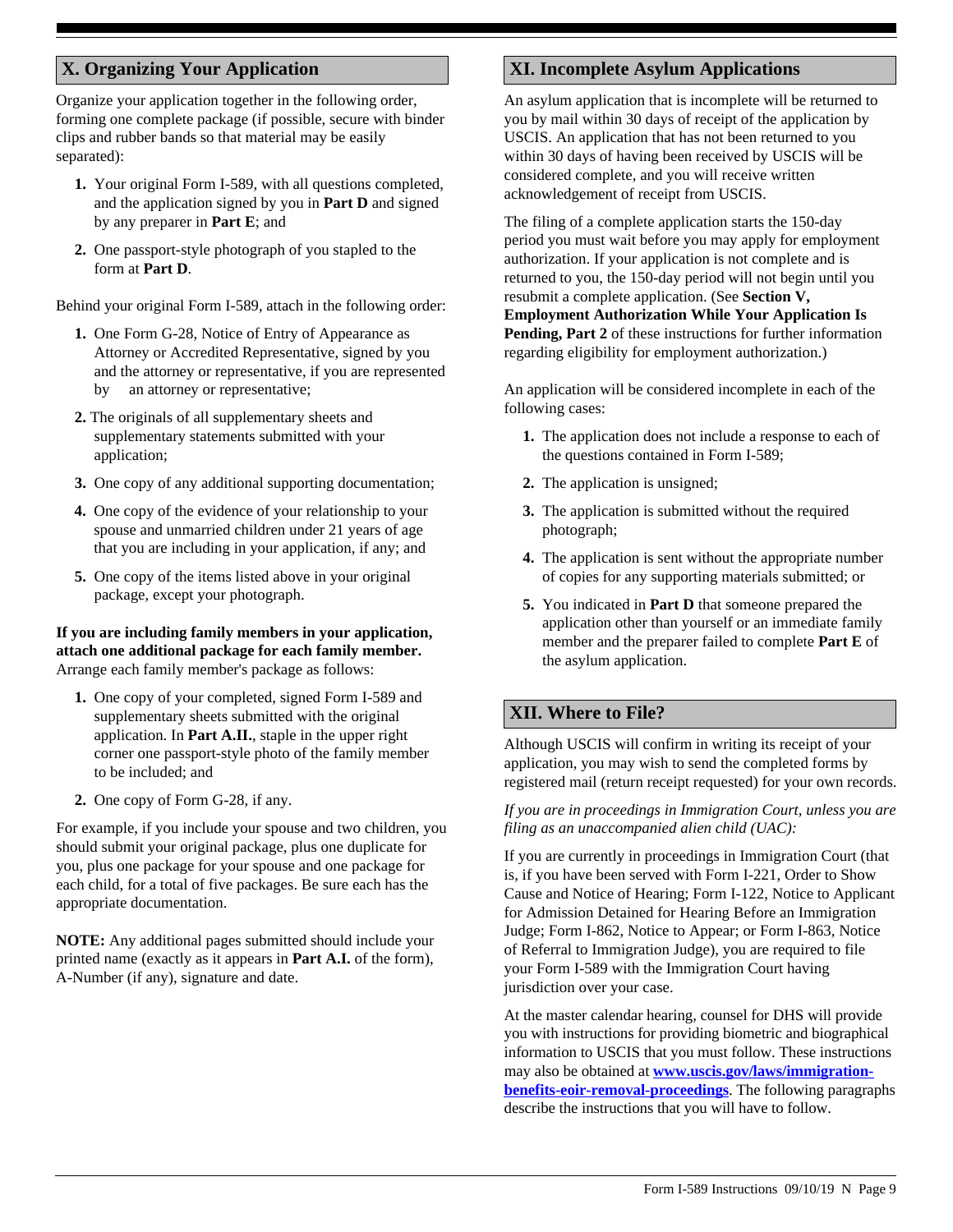In addition to filing your Form I-589 with the Immigration Court and serving a copy on the appropriate U.S. Immigration and Customs Enforcement (ICE) Office of the Chief Counsel, you must also complete the following requirements before the immigration judge can grant relief or protection in your case.

#### **Send the following three items to the USCIS Nebraska Service Center:**

- **1.** A clear copy of the first three pages of your completed Form I-589 that you will be filing or have filed with the Immigration Court, which must include **your full name, current residential address, current mailing address, and A-Number**. **Do not** submit any documents other than the first three pages of the completed Form I-589;
- **2.** A copy of Form G-28, Notice of Entry of Appearance as Attorney or Accredited Representative, if you are represented; and
- **3.** A copy of the instructions provided by counsel for DHS that you received at your first master calendar hearing in immigration removal proceedings.

#### **USCIS Nebraska Service Center Defensive Asylum Application with Immigration Court P.O. Box 87589 Lincoln, NE 68501-7589**

**Note:** There is no filing fee required for Form I-589 applications.

After the three items are received at the USCIS Nebraska Service Center, **you will receive**:

- **1.** A USCIS receipt notice indicating that USCIS received your Form I-589; and
- **2.** An Application Support Center (ASC) notice for you and any eligible spouse and children included in your Form I-589 who are also in removal proceedings. Each ASC notice will indicate the individual's unique receipt number and will provide instructions for each person to appear for an appointment at a nearby ASC for collection of biometrics (such as your photograph, fingerprints, and signature). If you do not receive the ASC notice in 3 weeks, call **1-800-375-5283** (TTY: **1-800-767-1833**).

**NOTE:** If you also mail applications for other forms of relief that you are applying for while in removal proceedings, as specified by the instructions provided by counsel for DHS at your master calendar hearing, you will receive two notices with different receipt numbers. You must wait for and take both scheduling notices to your ASC appointment.

You (and your eligible spouse and children, regardless of age) must then:

- **1. Attend** the biometrics appointment at the ASC and obtain a **biometrics confirmation** document before leaving the ASC; and
- **2. Retain** your **ASC biometrics confirmation** as proof that your biometrics were taken and bring it to your future Immigration Court hearings.

**NOTE:** If the instructions above should change for submitting copies of the first three pages of your asylum application to the USCIS Nebraska Service Center for purposes of receiving the receipt notice and ASC scheduling appointment, you will be provided the changed instructions, either at the master calendar hearing or at another point in the Immigration Court proceedings. Follow the instructions you are provided, or else you may not receive the ASC biometrics scheduling notice in a timely manner.

- **1.** After completion of exclusion, deportation, or removal proceedings, and in conjunction with a motion to reopen under 8 CFR part 1003, with the Immigration Court having jurisdiction over the prior proceeding, any such motion must reasonably explain the failure to request asylum prior to the completion of the proceedings; or
- **2.** In proceedings under 8 CFR 208.2(c) and 1208.2(c) and after Form I-863, Notice of Referral to Immigration Judge, has been served on you and filed with the Immigration Court, an immigration judge will have exclusive jurisdiction over your case.

## *Special Filing Instructions for an Unaccompanied Alien Child (UAC)*

If you are a child in removal proceedings and filing as a UAC, your completed application package should be sent to:

**USCIS Nebraska Service Center UAC I-589 P.O. Box 87589 Lincoln, NE 68501-7589**

If you received an instruction sheet from Counsel for DHS when you attended a hearing in Immigration Court, or if you have a copy of documentation provided by the Department of Health and Human Services, Office of Refugee Resettlement (ORR) showing that you are, or that you were in ORR custody as a UAC, such as the UAC *Initial Placement Referral Form* or the *ORR Verification of Release Form*, please submit those documents with your application package as well.

**If you are a UAC but you are not in removal proceedings**,

please submit your Form I-589 application package as directed below in the discussion entitled, "If you are not in proceedings in Immigration Court or before the Board of Immigration Appeals."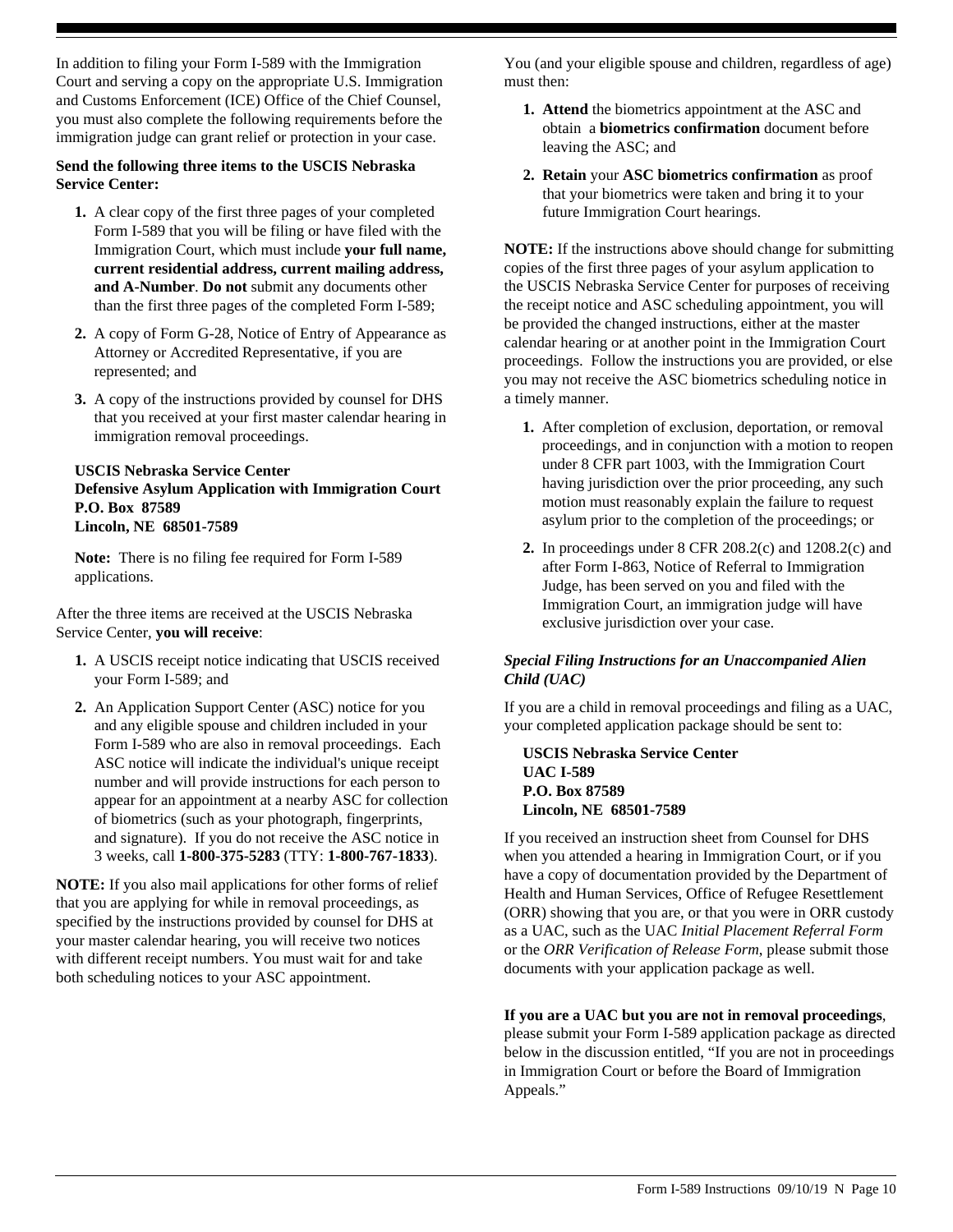#### *If you are in proceedings before the Board of Immigration Appeals:*

You may file your Form I-589 with the Board of Immigration Appeals in conjunction with a motion to remand or reopen under 8 CFR 1003.2 and 1003.8. You may file an initial Form I-589 with the Board of Immigration Appeals only if the Board of Immigration Appeals has jurisdiction over your case. Any such motion must reasonably explain the failure to request asylum and/or withholding of removal prior to the completion of the proceedings.

## *If you are not in proceedings in Immigration Court or before the Board of Immigration Appeals:*

Mail your completed Form I-589 and any other additional information to the USCIS Service Center as indicated below or visit the USCIS website: **<www.uscis.gov/i-589>**.

| If you live in:                                                                                                                                                                                                                                                                                    | Mail your application to:                                                                       |
|----------------------------------------------------------------------------------------------------------------------------------------------------------------------------------------------------------------------------------------------------------------------------------------------------|-------------------------------------------------------------------------------------------------|
| Alabama, Arkansas, Colorado,<br>District of Columbia, Florida.<br>Georgia, Louisiana, Maryland,<br>Mississippi, New Mexico,<br>North Carolina, Oklahoma,<br>Western Pennsylvania* (in the<br>  jurisdiction of the Pittsburgh<br><i>field office</i> ), Puerto Rico,<br>South Carolina, Tennessee, | <b>USCIS Texas Service Center</b><br>Attn: Asylum<br>P.O. Box 851892<br>Mesquite, TX 75185-1892 |
| Texas, U.S. Virgin Islands,<br>Utah, Virginia, West Virginia,<br>or Wyoming                                                                                                                                                                                                                        |                                                                                                 |

| If you live in:                                                                                                                                                                                                                                                                                       | Mail your application to:                                                                                  |
|-------------------------------------------------------------------------------------------------------------------------------------------------------------------------------------------------------------------------------------------------------------------------------------------------------|------------------------------------------------------------------------------------------------------------|
| Alaska, Northern California*,<br>Idaho, Illinois, Indiana, Iowa,<br>Kansas, Kentucky, Michigan,<br>Minnesota, Missouri, Montana,<br>Nebraska, Northern Nevada*<br><i>(in the jurisdiction of the Reno)</i><br>field office), North Dakota,<br>Ohio, Oregon, South Dakota,<br>Washington, or Wisconsin | <b>USCIS Nebraska Service Center</b><br>P.O. Box 87589<br>Lincoln, NE 68501-7589                           |
| Arizona, Southern<br>California*, Guam, Hawaii,<br>or Southern Nevada* (in the<br><i>jurisdiction of the Las</i><br>Vegas field office),                                                                                                                                                              | <b>USCIS California Service Center</b><br>P.O. Box 10881<br>Laguna Niguel, CA 92607-0881                   |
| Connecticut, Delaware,<br>Maine, Massachusetts, New<br>Hampshire, New Jersey,<br>New York, Eastern<br>Pennsylvania <sup>*</sup> (in the<br><i>jurisdiction of the</i><br>Philadelphia field office),<br>Rhode Island, or Vermont                                                                      | <b>USCIS Vermont Service Center</b><br>Attn: Asylum<br>75 Lower Welden Street<br>St. Albans, VT 05479-0589 |

**\*NOTE:** Applicants living in California, Nevada, and Pennsylvania should call the USCIS National Customer Service Center or their local asylum office if they are unsure where to mail their applications.

# **National Customer Service Center: 1-800-375-5283**

*TTY: for the Hearing Impaired:* **1-800-767-1833**

## **California and Nevada Residents**

*Los Angeles Asylum Office:* **714-808-8000** *San Francisco Asylum Office:* **415-293-1234**

# **Pennsylvania Residents**

*Newark Asylum Office:* **201-531-0555** *Arlington Asylum Office:* **703-235-4100**

Information concerning asylum offices and where to file asylum applications is also available on the USCIS website at **<www.uscis.gov>**.

If you previously applied for and were denied asylum by USCIS or if you were previously included in a spouse's or parent's pending application but you are no longer eligible to be included as a dependent, mail your completed Form I-589 to the Asylum Office having jurisdiction over your place of residence. (See **<www.uscis.gov/asylum>** for information on Asylum Office jurisdiction.) Include a letter with your application stating that you previously applied for asylum and were denied or that you are now filing independently for asylum. Reference in the letter the application on which you were a dependent.

You may file your completed Form I-589 directly with the Asylum Office having jurisdiction over your case only if:

- **1.** You have received the express consent of the Asylum Office Director or the Director of the Asylum Division to do so; or
- **2.** You were previously included in a spouse's or parent's pending application but you are no longer eligible to be included as a derivative applicant. In such cases, you must include a cover letter referencing the previous application and explaining that you are now independently filing for asylum.

The following categories of individuals are not entitled to an asylum interview at a USCIS asylum office:

- **1.** Certain alien crewmembers;
- **2.** Certain stowaways;
- **3.** Visa Waiver Program applicants for admission;
- **4.** Visa Waiver Program overstays and status violators;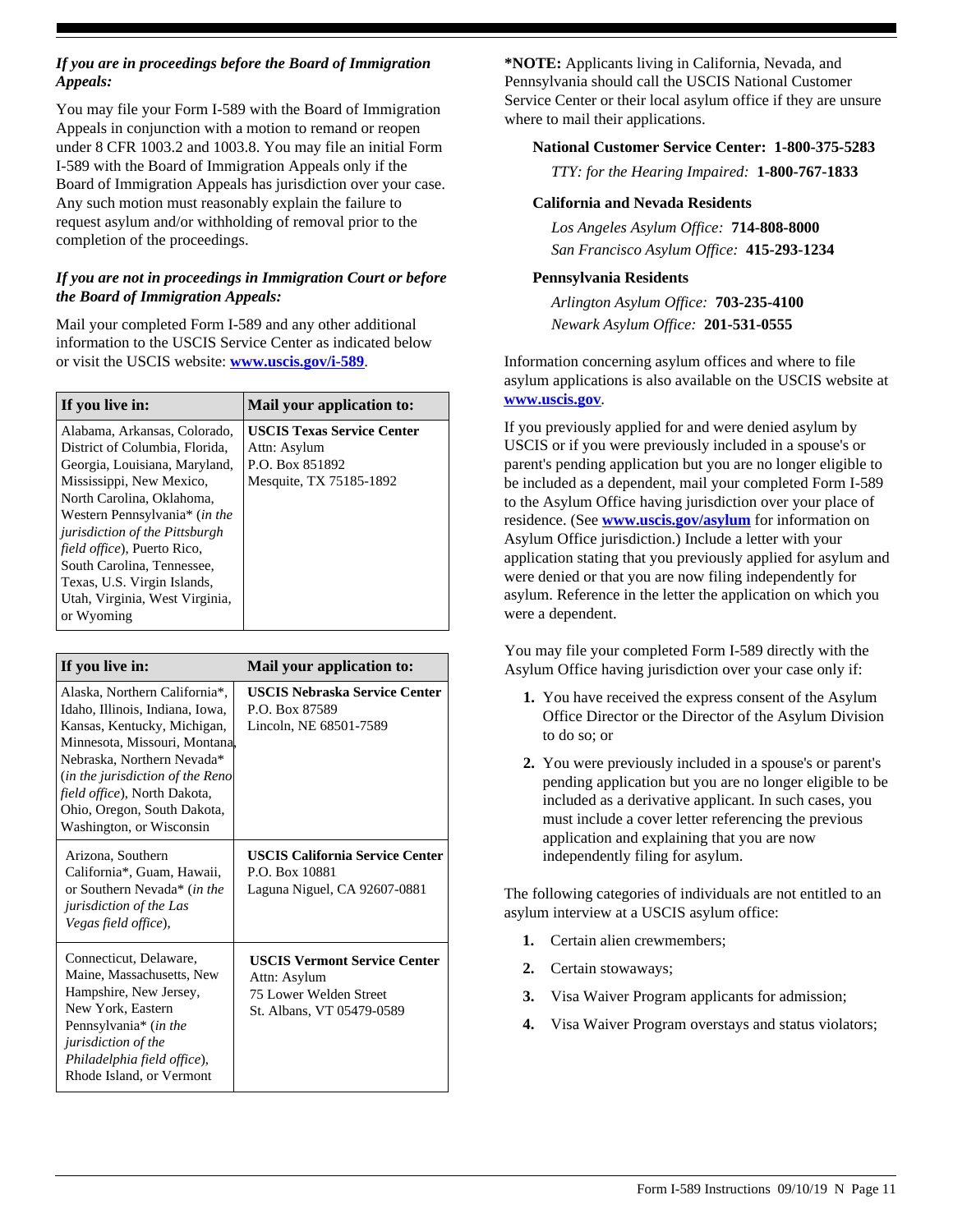- **5.** Certain aliens ordered removed under section 235(c) of the INA on security-related grounds; and
- **6.** Aliens granted S nonimmigrant status under section101(a)(15)(S) of the INA (such as witnesses and informants).

Individuals subject to these special categories who file asylum applications with USCIS service centers will be served with Form I-863, Notice of Referral to Immigration Judge, when they appear at the USCIS asylum office and will be referred to Immigration Court for an asylum-only hearing.

If you fall into one of the above categories and you have not yet been served with Form I-863, you may file your completed Form I-589 with the USCIS service center having jurisdiction over your application. The asylum office director may elect to serve you with Form I-863, in which case the asylum office director will forward your asylum application to the appropriate Immigration Court.

If you are an alien crewmember in custody and you have been given Form I-589 as well as information about the privilege of being represented by counsel and the consequences of knowingly filing a frivolous asylum application, you have 10 days within which to submit your completed Form I-589 to the U.S. Immigration and Customs Enforcement (ICE) Field Office Director having jurisdiction over the port of entry at which your vessel arrived. The Field Office Director may extend the 10-day filing period for good cause. Once you file your application, the Field Office Director will serve you with Form I-863 and immediately forward your application to the appropriate Immigration Court.

# **Part 2. Information Regarding Post-Filing Requirements**

# **I. Notification Requirements When Your Address Changes**

If you change your address, you must inform USCIS in writing within 10 days of moving.

**While your asylum application is pending with the asylum office, you must notify the asylum office on Form AR-11, Alien's Change of Address Card, or by a signed and dated letter notifying USCIS within 10 days after you change your address.**

The address that you provide on the application, or the last change of address notification that you submitted, will be used by USCIS for mailing. Any notices mailed to that address will constitute adequate service, except that personal service may be required for the following: Form I-122, Notice to Alien Detained for Hearing by an Immigration Judge; Form I-221, Order to Show Cause; Form I-862, Notice to Appear; Form I-863, Notice of Referral to Immigration Judge; and Form I-860, Notice and Order of Expedited Removal.

**If you are already in proceedings in Immigration Court, you must notify the Immigration Court on EOIR Form 33/ IC, Alien's Change of Address Form/Immigration Court, of any changes of address within 5 days of the change in address.** You must send the notification to the Immigration Court having jurisdiction over your case. You must also notify USCIS on Form AR-11, Alien's Change of Address Card, or by a signed and dated letter within 10 days after you change your address.

# **II. Asylum Interview Process**

If you are not in proceedings in Immigration Court, you will be notified by the USCIS Asylum Office of the time, date, and place (address) of a scheduled interview.

USCIS recommends that you bring a copy of your Form I-589 with you when you have your asylum interview. An asylum officer will interview you under oath and make a determination concerning your claim. In most cases, you will not be notified of the decision in your case until a date after your interview.

You have the right to legal representation at your interview, at no cost to the U.S. Government. (See **Section IV, Right to Counsel**.) You also may bring witnesses with you to the interview to testify on your behalf.

#### **If you are unable to proceed with the asylum interview in fluent English, you must provide, at no expense to USCIS, a competent interpreter fluent in both English and a language that you speak fluently.**

Your interpreter must be at least 18 years of age. The following persons cannot serve as your interpreter: your attorney or representative of record, a witness testifying on your behalf at the interview, or a representative or employee of your country. Quality interpretation may be crucial to your claim. This assistance must be obtained at your expense prior to the interview.

**Failure without good cause to bring a competent interpreter to your interview may be considered an unexcused failure to appear for the interview. Any unexcused failure to appear for an interview may prevent you from receiving employment authorization, and your asylum application may be dismissed or referred directly to the Immigration Court.**

If you are deaf, or if you are hard of hearing and need a sign language interpreter in your language, one will be provided for you. Contact the Asylum Office with jurisdiction over your case as soon as you receive a notice for your asylum interview to notify the office that you will need a sign language interpreter in your language so that accommodations can be made in advance.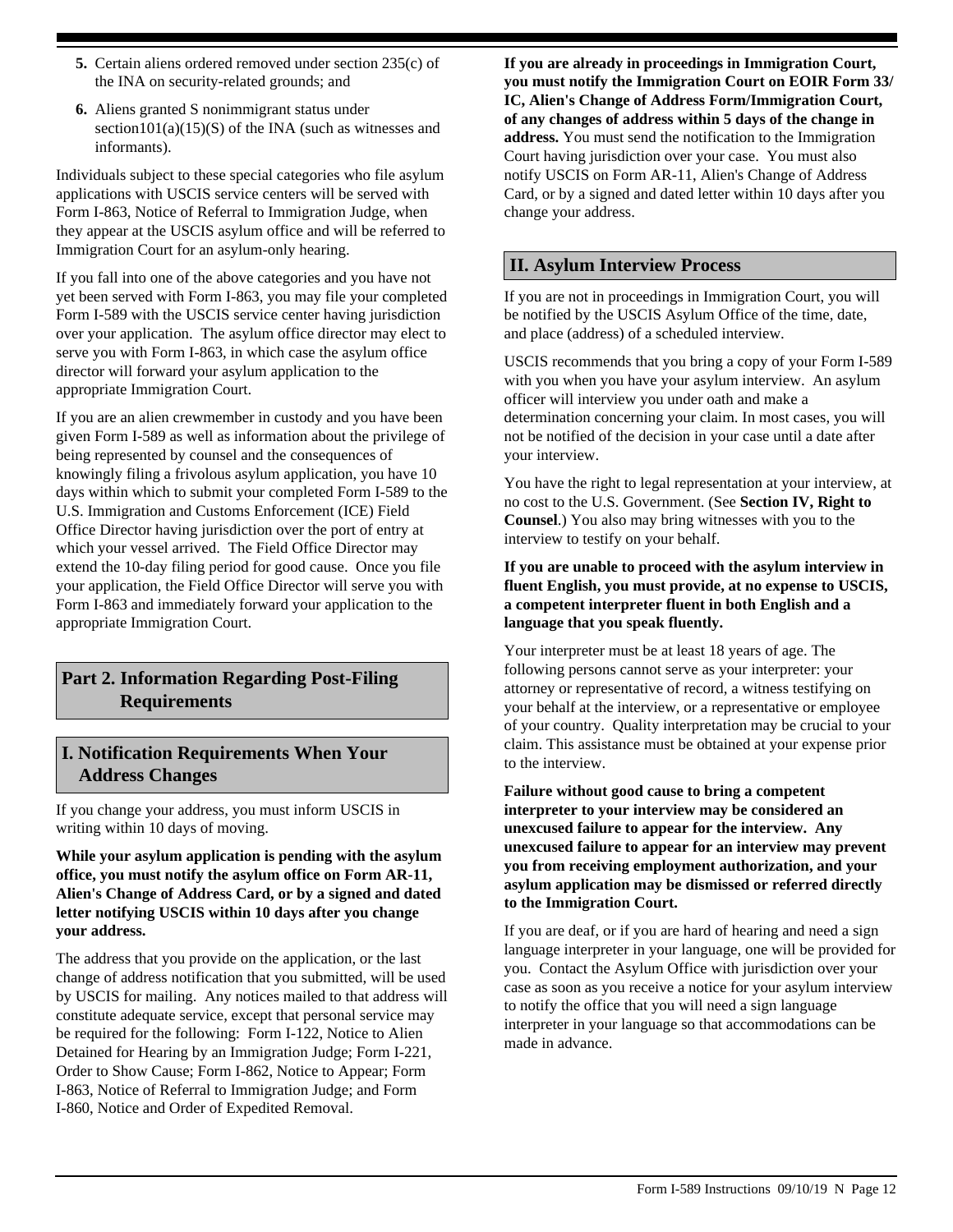If available, you must bring some form of identification to your interview, including any passport(s), other travel or identification documents, or Form I-94, Arrival-Departure Record. You may bring to the interview any additional available items documenting your claim that you have not already submitted with your application. All documents must be submitted in triplicate.

If members of your family are included in your application for asylum, they must also appear for the interview and bring any identity or travel documents they have in their possession.

# **III. Status While Your Application Is Pending**

While your case is pending, you will be permitted to remain in the United States. After your asylum interview, if you have not been granted asylum and appear to be removable under section 237 of the INA, 8 U.S.C. 1227, or inadmissible under section 212 of the INA, 8 U.S.C. 1182, the asylum office will refer your application, together with the appropriate charging document, to the Immigration Court for adjudication in removal proceedings.

# **IV. Travel Outside the United States**

If you leave the United States without first obtaining advance parole from USCIS using Form I-131, Application for a Travel Document, we will presume that you have abandoned your application. If you obtain advance parole and return to the country of claimed persecution, we will presume that you abandoned your application, unless you can show that there were compelling reasons for your return.

**NOTE:** The application process for advance parole varies depending on your personal circumstances. Use InfoPass on the USCIS website to check with your local USCIS District Office for application instructions. Additional information on obtaining advance parole is available from the USCIS website at **<www.uscis.gov>**.

# **V. Employment Authorization While Your Application Is Pending**

You will be granted permission to work if your asylum application is granted.

Simply filing an application for asylum does not entitle you to employment authorization. You may request permission to work if your asylum application is pending and 150 days have lapsed since your application was accepted by USCIS or the

Immigration Court. (See 8 CFR sections 208.7(a)(1) and  $1208.7(a)(1)$ .) Any delay in the processing of your asylum application that you request or cause will not be counted as part of the 150-day period.

If your asylum application has not been denied within 180 days from the date of filing a complete asylum application, you may be granted permission to work by filing Form I-765, Application for Employment Authorization, with USCIS. Follow the instructions on that application and submit it with a copy of evidence as specified in the instructions that you have a pending asylum application.

Each family member whom you have asked to be included in your application and who also wants permission to work must submit a separate Form I-765.

You may obtain copies of Form I-765 by calling **1-800-375-5283** or from the USCIS website at **<www.uscis.gov>**.

# **DHS Privacy Notice**

**AUTHORITIES:** The information requested on this application, and the associated evidence, is collected under the Immigration and Nationality Act sections 208 and 241(b)(3).

**PURPOSE:** The primary purpose for providing the requested information on this application is to apply for asylum in the United States, and for withholding of removal. DHS uses the information you provide to grant or deny the immigration benefit you are seeking.

**DISCLOSURE:** The information you provide is voluntary. However, failure to provide the requested information, including your Social Security number (if applicable), and any requested evidence, may delay a final decision or result in denial of your application.

**ROUTINE USES:** DHS may, where allowable under relevant confidentiality provisions, share the information you provide on this application and any additional requested evidence with other Federal, state, local, and foreign government agencies and authorized organizations. DHS follows approved routine uses described in the associated published system of records notices [DHS/USCIS/ICE/CBP-001 Alien File, Index, and National File Tracking System, DHS/USCIS-010 Asylum Information and Pre-Screening System, and DHS/USCIS-018 Immigration Biometric and Background Check] and the published privacy impact assessments [DHS/USCIS/PIA-027 USCIS Asylum Division] which you can find at **[www.dhs.gov/privacy](http://www.dhs.gov/privacy)**. DHS may also share this information, as appropriate, for law enforcement purposes or in the interest of national security.